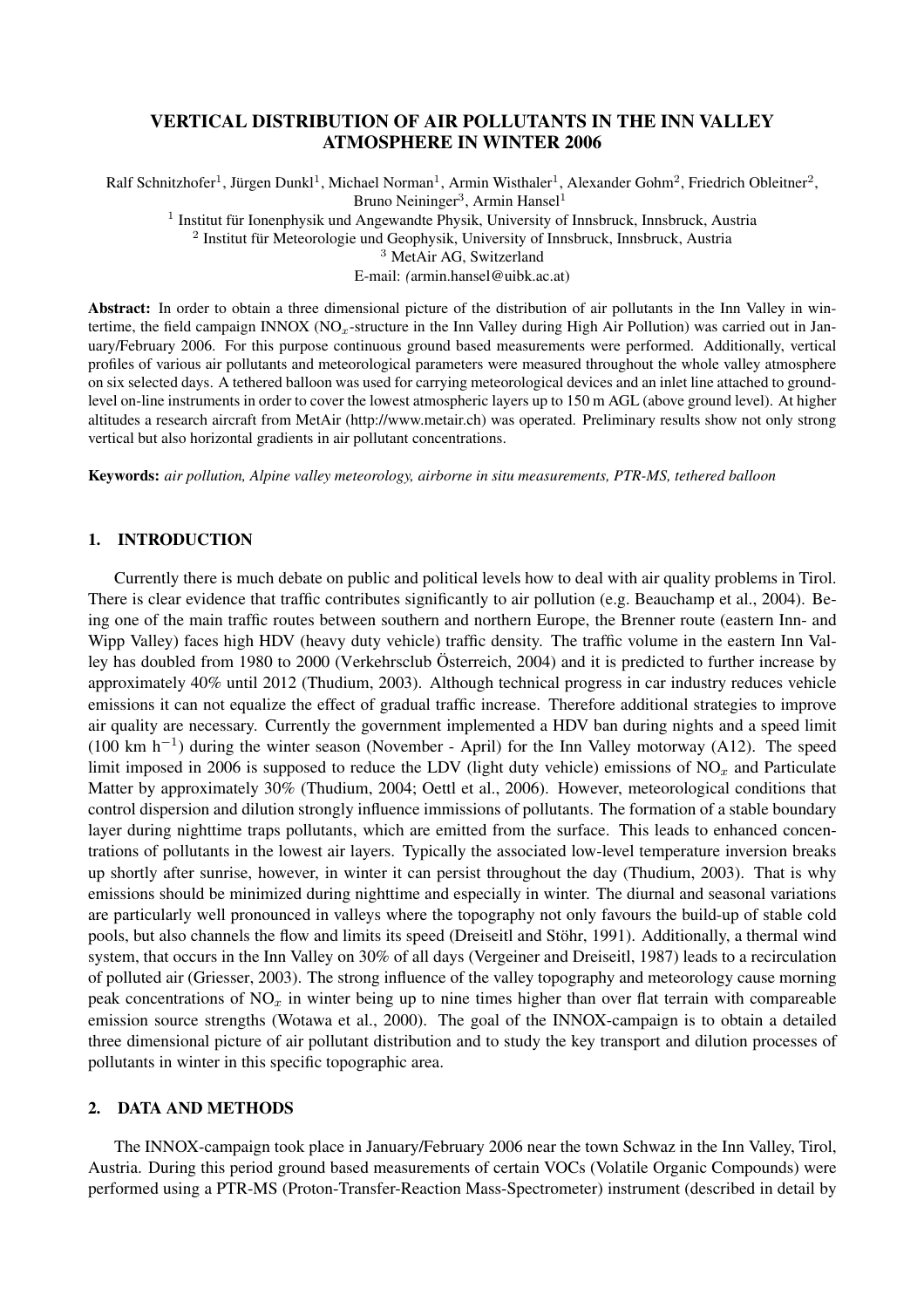Hansel et al., 1995; Lindinger et al., 1998). A nearby meteorological station provided data of temperature, radiation, wind, etc. during the measurement period. The vertical distribution of various air pollutants was determined on six chosen days. For this purpose several analytical instruments were carried on two platforms: a research aircraft from MetAir AG (Switzerland) and a tethered balloon. The balloon carried a teflon tube up to an altitude of 150 m AGL. Through this tube air was sucked to a PTR-MS and a CO-analyser. Additionally a radiosonde was fixed next to the teflon tube inlet which transmitted meteorological data (air temperature, wind, humidity and pressure) to the ground station. With this setup it was possible to obtain detailed vertical profiles in the lowest atmospheric layers, where the strongest gradients in pollutants concentrations occur. Additionally the diurnal variations of the thermal stratification and pollutant concentrations were observed with up to 10 soundings per day. The research aircraft collected vertical profiles from 150 to 2200 m AGL (crestline). It carried more than 100 kg of measurement equipment including instruments for measuring aerosols, CO,  $NO<sub>x</sub>$ , VOC, and meteorological parameters. The temporal resolution of up to 10 Hz allowed to obtain a three dimensional picture of the distribution of pollutants in the Inn Valley atmosphere.

## 3. RESULTS AND DISCUSSION

Figure 1 shows the diurnal variation of shortwave-incoming radiation, temperature and the benzene volume mixing ratio (VMR) near ground on 1 February 2006. Grey bars indicate times when the vertical profiles of benzene VMR and the potential temperature, plottet in figure 2, were measured. A clear diurnal pattern in benzene levels can be seen with highest values during nighttime around 2 ppbv and a daytime minimum, with levels below 1 ppbv. This behavior is contrary to what one expects from the emission source strength (e.g. highest traffic density during the day). It indicates that meteorological parameters are mainly responsible for the diurnal variation of pollution levels by determining dispersion and dilution conditions. During the night a low temperature inversion develops, due to the radiation deficit of the surface. Near-ground emitted pollutants are trapped in so called cold pools. One can see from the vertical profile at 0900 CET, before the sun had reached the valley floor (figure 2 a), how stable stratification prevents the vertical air exchange and pollutants accumulate in a shallow layer. At 100 m AGL benzene levels have already decreased by a factor of four compared to surface values. Two hours later at 1100 CET the low level temperature inversion is much less intense and the benzene VMR has decreased. However there is still a significant benzene gradient within the lowermost 100 m AGL (figure 2 b). On 1 February 2006 the benzene level near ground reaches its minimum at 1600 CET, when the daily temperature maximum occurs. At this time the valley atmosphere is well mixed up to 100 m AGL and benzene is homogenously distributed within this layer (figure 2 c). Benzene levels on the ground increase again when the radiation balance at the surface becomes negative. A low-level temperature inversion, that reduces the dilution volume, develops and pollutant levels increase immediately (figure 2 d).

Although this vertical soundings provide valuable information on the distribution of pollutants near ground, this local profils are not representative for the whole valley. Figure 3 shows CO-data from 2 cross sections of the research aircraft, together with CO-data from the tethered balloon soundings. In the morning (figure 3; left) a strong gradient near ground can be seen, consistent with benzene data (figure 2 a). Up to 500 m AGL horizontal differences are observed with concentrations being twice as high along the sunny slopes of the valley compared to the shaded ones. In the afternoon (figure 2; right) levels and gradients of CO have decreased near ground, but have increased aloft. In 1000 m AGL CO-values near the sunny slopes are almost four times higher than background levels which can be seen at the same altitude on the opposite side of the valley.

This asymmetric distribution is most likely due to a vertical transport of pollutants via upslope winds. This either thermally or dynamically driven circulation could not be detected directly by aircraft wind measurements, indicating a very thin upslope wind layer.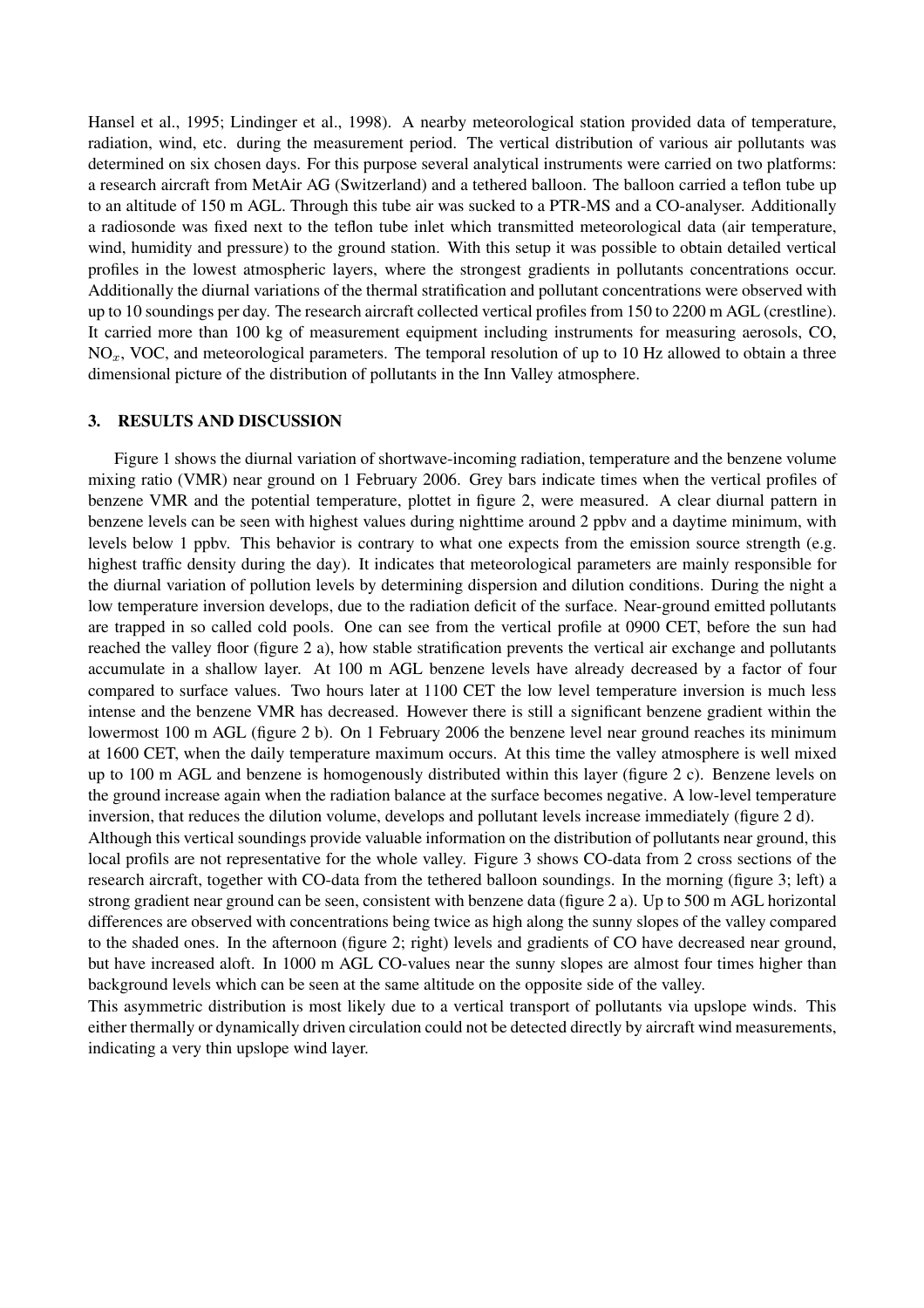

Figure 1: Diurnal variation of ground level benzene VMR (black dots), shortwave-incoming radiation (yellow area plot) and 2 m air temperature (red line) on 1 February 2006. The grey bars indicate times when vertical profiles, plottet in figure 2, were measured.



Figure 2: Vertical profiles of benzene VMR (black) and potential temperature (red) on 1 February 2006. Profiles match with times indicated by gray bars in figure 1 (a: 0856 - 0919 CET; b: 1050 - 1107 CET; c: 1523 - 1551 CET; d: 1710 - 1722 CET)



Figure 3: Vertical transect of CO VMR across the Inn Valley (oriented from southeast (left) to northwest (right) near the town Schwaz in the morning (left) and in the afternoon (right) on 1 February 2006. Data were collected with a tethered balloon that carried the inlet line of a CO-analyser. Data from 150 m AGL up to crest height they were measured by a research aircraft.